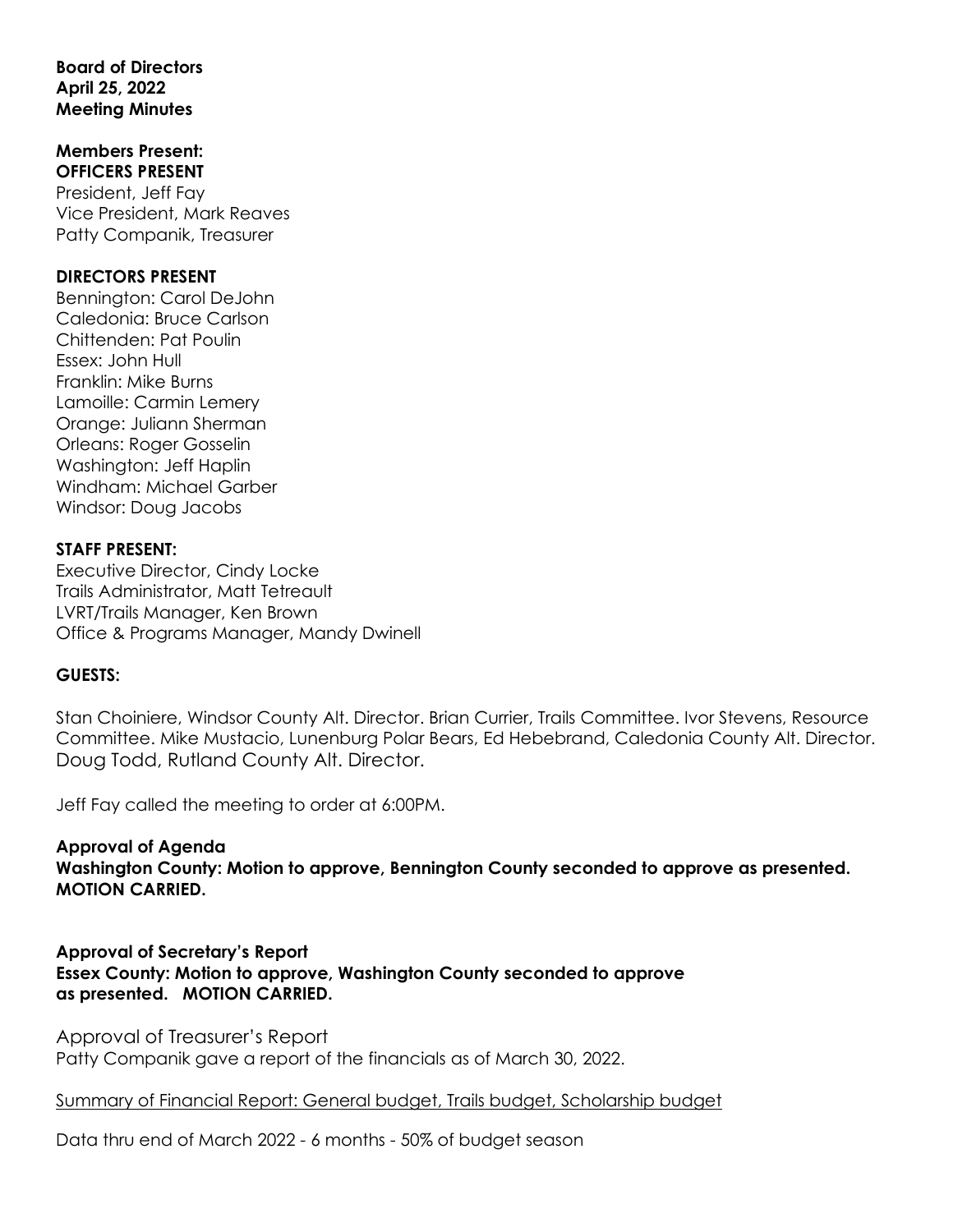# **Income thru March 2022:**

- Budget: \$3,310,443
- Monthly Activity: \$107,122 (58k from GMNF (Green Mtn Ntl Forest Grants)
- Income to date/season: \$ 3,110,119 \$(-200,324 to make budget income expectation)
- Overall income is at 94% of budgeted income expectations compared to March 2021 we were at 94.52%

# **Expense thru March 2022:**

- Budget: \$2,752,476
- Monthly Activity: \$479,058 (351k is grooming payments)
- Expenses to date/season: \$ 1,332,503
- Currently at 48% of budget expense expectations compared to Feb 2021 we were at 52%

### **Approval of Treasurer's Report Windsor County: Motion to approve, Chittenden County seconded to approve as presented. MOTION CARRIED.**

# **Consent Calendar**

N/A

# **Old Business**

N/A

# **NEW BUSINESS**

# Update on Administration Request - Cindy

To date, the budgets for \$750K for equipment and \$50k for law enforcement have been passed by House and the Senate. They have formed a Conference Committee to discuss the final details. The budget is part of the Must Pass Bill. Waiting for Conference Committee's final feedback. We are very appreciative of the funding as there were \$80million in requests this year that were denied from other organizations. More details to come at the next BOD meeting. Cindy confirmed that the \$50k is not tied to the \$750k and is to only be used for law enforcement. This would be new money and above what we normally receive from registrations to help supplement and grow our existing program.

# **Trail Administrator's/ED Report/LVRT Repot – Cindy, Matt and Ken**

Cindy is working on year-end projections and working with the finance committee. Year-end and budget for next fiscal year will be available in May.

VAST staff is currently working on a club compliance project. VAST will be checking the state & federal websites for club filing compliance to see when filing dates are approaching. The purpose is to help clubs to stay current with filing. Clubs may receive a letter within the next few weeks with compliance details. Every club will receive letters every 6-months/annually this will help assist with VAST annual audits and in general help clubs stay on top of state and federal requirements.

## Reminder of Spring Construction Seminars

 $\bullet$  Zoom (Thursday May 5th 6 pm-8 pm) and one on a Saturday morning, May 14 $_{th}$ 8 am-10 am).

▪ There will be no in person seminars as part of Annual Meeting in September. After discussion, there is not the time or the space available.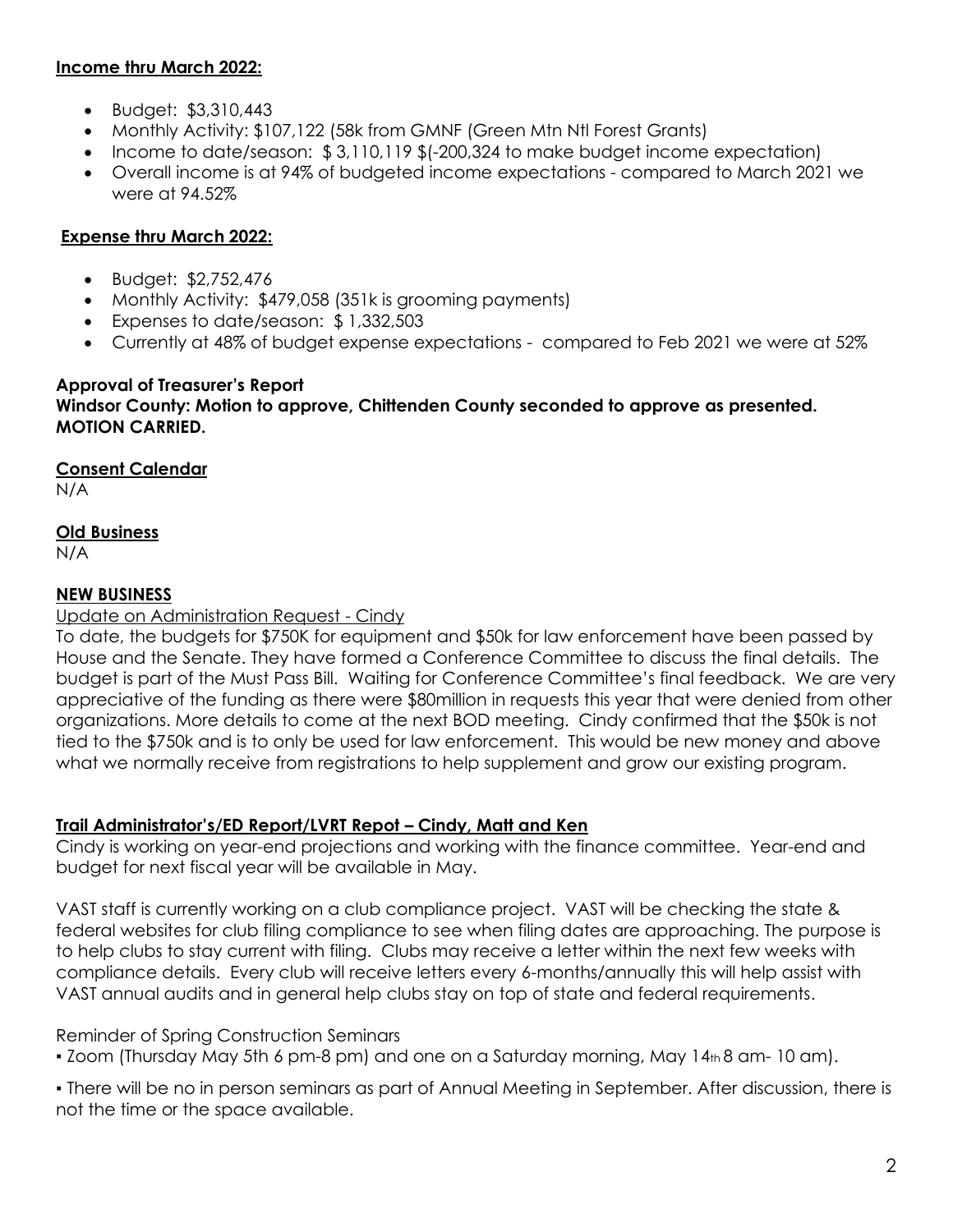# **Committee and Other Meeting Reports**

Northeast Chapter and USA - Pat Poulin, Jeff Fay at VT Representatives

Met 2 weeks ago. Most states in the association will be at International Snowmobile Congress (ISC) June meeting in Iowa and are holding their annual meeting at ISC. Northeast Chapter is sponsoring the welcoming ceremony at ISC. Executive Director from NY retired 4/24/22, with the replacement being the prior GM, Jennifer Senf.

Mark Reaves asked for clarification for BOD on the difference between Northeast Chapter and United Snowmobile Alliance (USA). Northeast Chapter representation of Eastward and north of the border, advocacy group plus communicates among the group for problem-solving. USA is a notional association (excludes Canada), an advocacy group for east coast trail ride issues and share concerns.

#### VT Snow Trails Conservancy – Jim Hill, VSTC President

Cindy shared an easement Tunnel Brook a couple of years ago. There was a possible mistake within the easement document regarding a parcel of land. Working to correct.

#### Law Enforcement – Gary Nolan, Chair

Cindy is reviewing year end reports and invoices, and will reconnect if information is missing.

### Lamoille Valley Rail Trail Committee – Ken Brown

We've begun to hand things over to AOT, though they won't officially take over management of the trail until July. I'll be meeting with their field staff regularly. We are still responsible for maintenance for now. I've hired a trapper to deal with beavers in the Cambridge area. We've hired Munson Earth Moving to replace the rotten decks snowmobile club volunteers patched with plywood this past fall. They have to wait for the lumber, so that project will run well into the summer. We might need to coordinate one last round of mowing if AOT doesn't get a contract in place until later in the summer. We might have some washouts and mowing to manage before the hand off is official. You can still provide input on the LVRT management plan, the final public meeting isn't scheduled yet. https://vtrans.vermont.gov/highway/local-projects/lvrt/management

Cindy mentioned that we will continue to groom and fix snowmobile-related damages to bridges. Currently working on a lease agreement with our attorneys.

Roger inquired if there is access to information collected from Resource Committee and if there would be an anticipated presentation at an upcoming BOD meeting.

Discussion on subsidy payments for upcoming groomer payments. Brian shared the Trails Committee is working on gathering more information and will present the details soon.

Discussion regarding the layout of the Work Group Committee, and the flow of information from the Resource and Trails committees to the BOD.

Cindy recalled previous summer BOD weekend retreats to brainstorm and problem solve, encouraged members to reconnect, plan to review and discuss topics.

Jeff asked for the Resource Committee presentation to be added to upcoming BOD meeting agenda.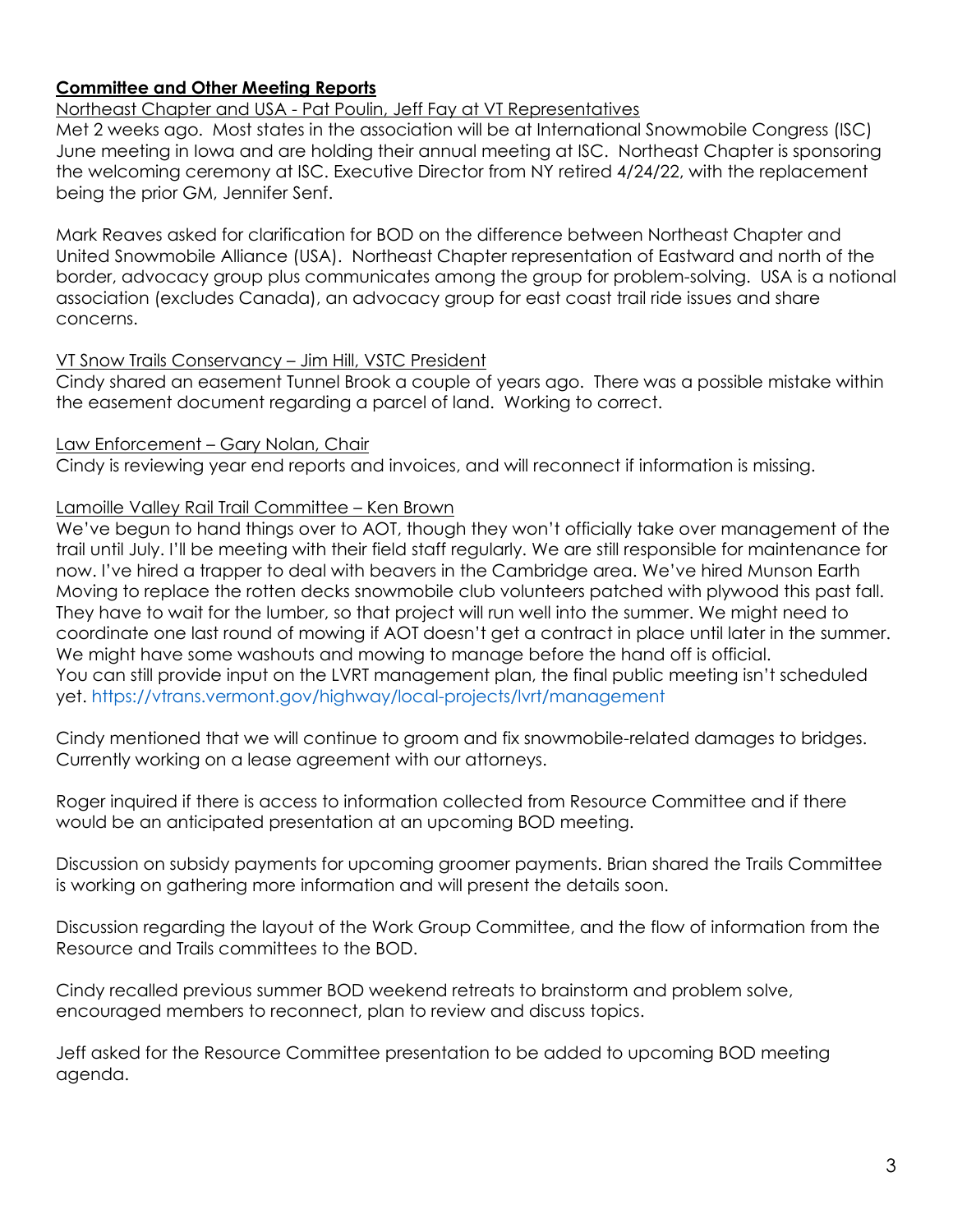### Awards & Nominating – Patty Companik, Chair

Awards: May 1 - deadline for award nominations - Committee will meet mid/late May (individual time to review all submissions) - Place order beginning of June. Reminder that Trailblazer nominations can be submitted year-round.

VAST officer Nominations: Current officer Slate to respond if seeking re-election by mid May

By-Laws & Policy – Mark Reaves, Chair After budget done, meeting with Cindy mid-May on next steps.

### Annual Meeting, John Hull

Coming along well. Working with Cindy for new sign designs. Looking for 4-microphone system, seeking ideas and donations. Cindy offered VAST's speaker & microphone, as well as outdoor annual meeting banners and parking arrows. Drift Dusters offered their microphone and to look into possible local sound system options if needed. Vendors & dealers have been invited. Working with Sled Farm for meals.

Executive Committee, Jeff N/A

Finance - Patty Companik, Chair N/A

Long Range Planning & Organizational - Mark Reaves, Chair

RRG licensing. Some changes to Governor documents. There weren't any questions after the state's initial review. Hopefully more updates within the next week or so.

#### Resource Committee – Ivor Stevens, Chair

After last Trails Committee meeting, was asked for additional data and graphs. Please reach out by email to Ivor with any questions or inquiries and he will share them with the Resource Committee.

Resource Committee preparing presentation for next BOD meeting.

#### Personnel – Juliann Sherman, Chair

Working on creating a policy for VAST staff regarding emergency leave, which can be used for family leave or to support ill family members.

#### Trails – Brian Currier, Chair

Working Group meeting 5/2 and Special Trails Committee meeting 5/16. Please have information to Matt or Brian by 5/9.

Discussion on the Working Group and Trails Committee, confirmed these are separate. Information is shared with Working Group, reviewed and then presented to the BOD.

#### Safety Committee – Stan Choiniere, Chair

Met this month to review the season. Distributed new safety signs and discussed marketing. Starting to brainstorm for next year's safety week. Reached out to ISMA for safety resource materials, the program is currently suspended. Asked to be added to the agenda for the next Trails Committee meeting regarding off-trail riding